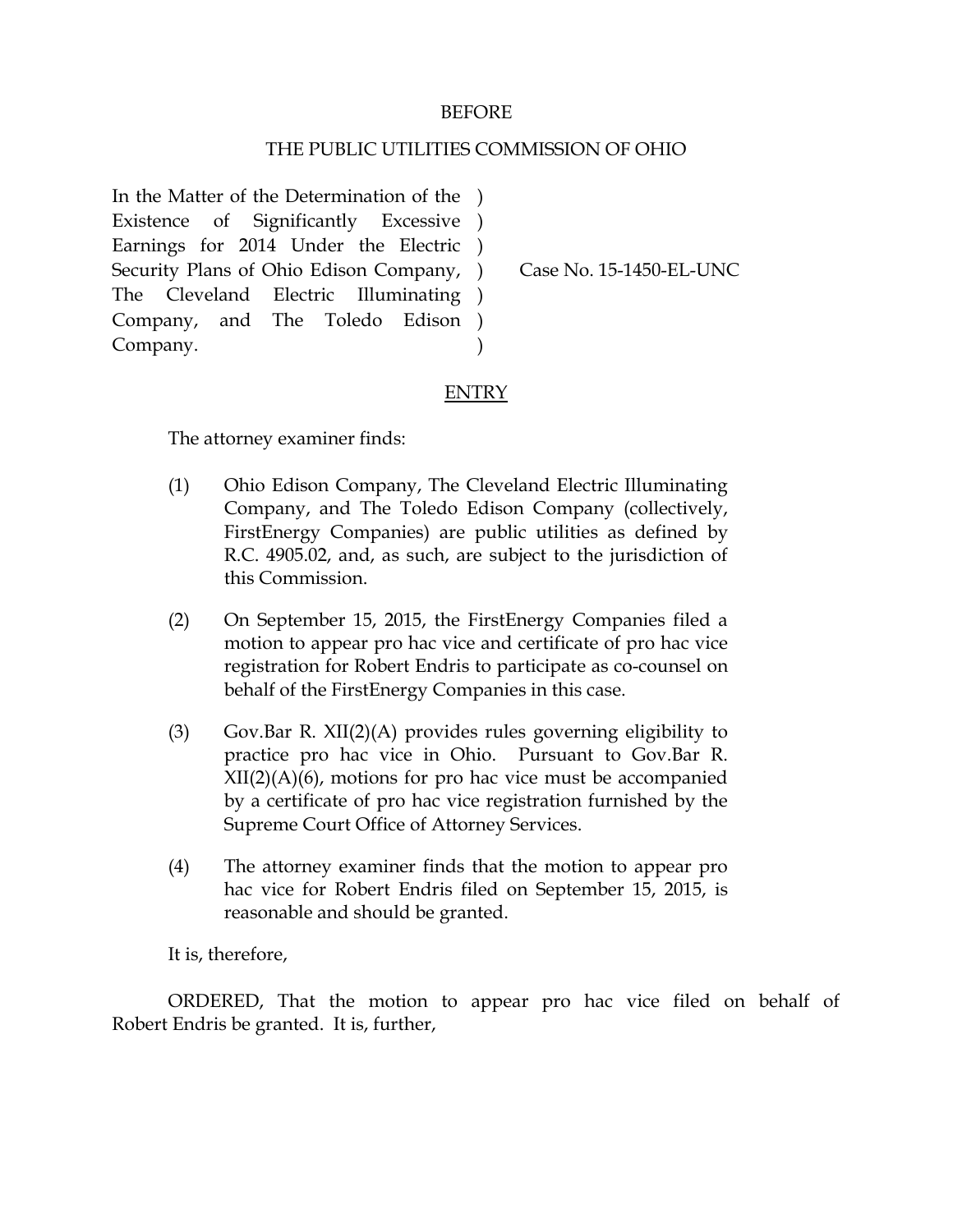ORDERED, That a copy of this Entry be served upon each party of record.

## THE PUBLIC UTILITIES COMMISSION OF OHIO

s/Bryce McKenney

By: Bryce A. McKenney Attorney Examiner

JRJ/sc